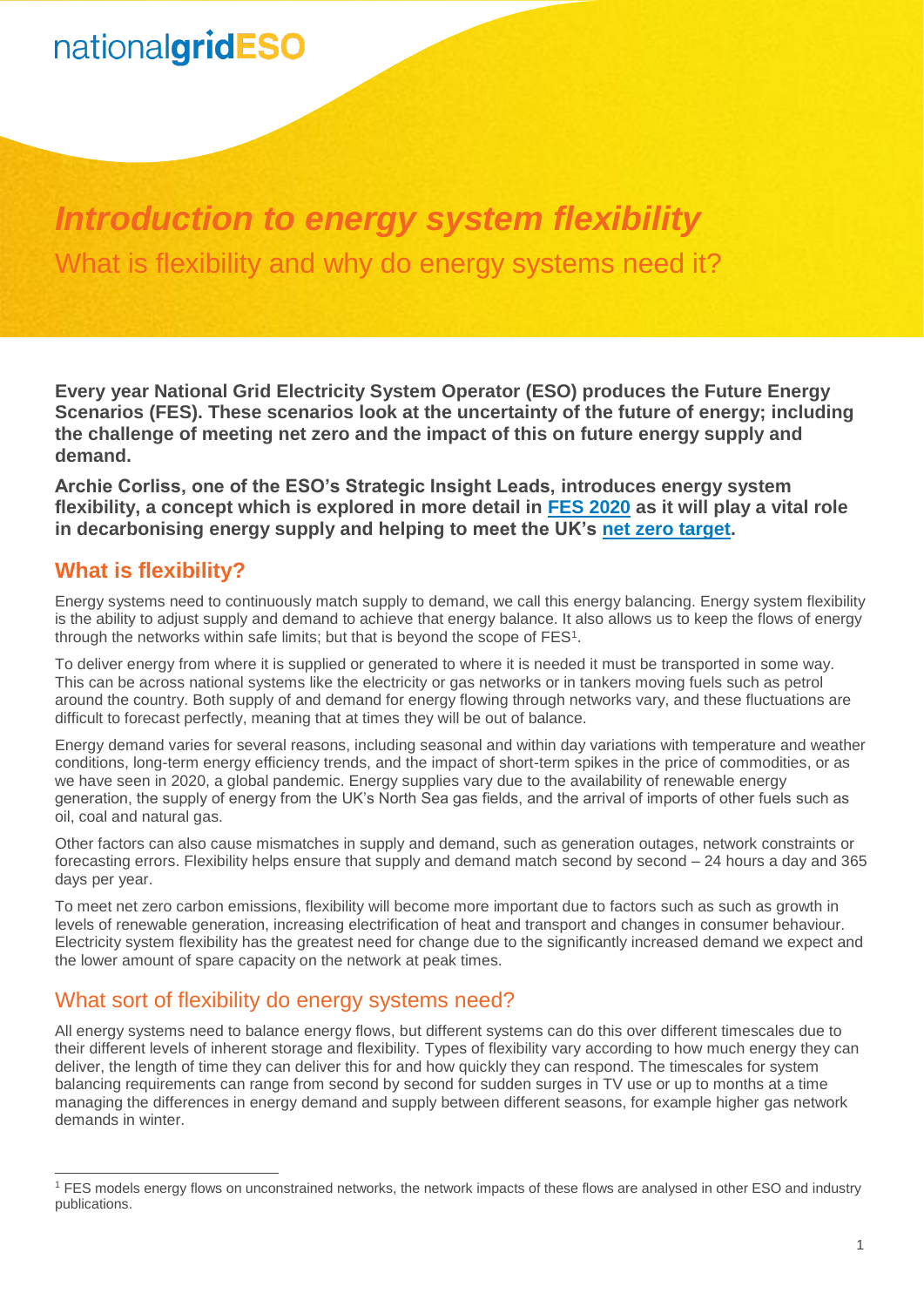# nationalgridESO

On the electricity system, generation always needs to match demand second by second to keep system frequency and voltage stable. We make sure there is sufficient generation capacity held in readiness to manage unplanned events and meet security of supply standards<sup>2</sup>. Flexibility at shorter timescales is referred to as stability and we manage this using a range of tools explored in our [System Operability Framework.](https://www.nationalgrideso.com/research-publications/system-operability-framework-sof)

The gas system is less sensitive to short-term variations in supply and demand but must still meet security of supply standards<sup>3</sup>. It needs to balance every day but not second by second in the same way as electricity. Other energy sources such as petrol and coal vary over longer timescales according to the scale of local storage of fuel at locations like petrol stations and coal power stations.

## Where can we get flexibility from?

Storage of gas in the gas network itself provides flexibility to the gas system. The amount of gas contained within the higherpressure parts of Britain's gas network is known as 'linepack'. Linepack can be varied by changing the pressure of the gas and the range over which it can be varied is referred to as 'linepack flexibility'.

Linepack is proportional to the pressure of the gas in the pipelines. Higher pressure means more gas in the pipes and so more energy is stored. Linepack levels change throughout the day; when demand exceeds supply, levels of linepack decrease along with system pressures, and vice-versa when supply exceeds demand. This flexing of pressure helps match daily supply and demand for gas.

As well as the linepack in the pipes there is also additional storage provided by gas caverns and LNG storage connected to the pipelines. The UK has historically had high levels of gas storage capacity using depleted gas fields and salt caverns to store methane. In 2010 GB had around 45 TWh of gas storage, which had dropped to 15 TWh by the end of 2019, primarily due to the closure of the Rough offshore storage facility (32 TWh)<sup>4</sup>. The remaining sites are

 $\overline{a}$ 



#### **Scales of different types of energy storage (DUKES, 2018)**

UK annual energy demand

mainly used for short- and medium-term storage rather than interseasonal. There are also several gas interconnectors between GB and continental Europe, which typically import more gas in winter than in summer and allow GB to benefit from gas storage facilities in continental Europe, offsetting the reduction in our own gas storage levels. Other fossil fuels can be stored in tanks or stockpiles, this usually exceeds the energy in gas storage as seen in the figure above.

Storing electricity and discharging it back to the electricity system can provide additional flexibility. Electricity cannot be stored directly and instead needs to be converted to another form of energy to be stored for later use. It can be converted into mechanical potential energy in pumped hydro or compressed air storage, thermal energy in liquid air energy storage or electrochemical energy in batteries. Types of storage with different durations are used in varying ways. For example, short duration storage can be used over short periods to meet peak demands, manage periods of excess supply, or provide grid stability services. Longer duration storage can be used to balance the system over longer periods of high or low renewable generation and seasonal differences in demand.

Historically most flexibility has come from the supply side of the electricity system; by varying the amount of gas produced or imported, or by turning up or down electricity generation, such as gas turbines. This has played an increasingly important role on the electricity system in recent years as greater proportions of variable renewable

 $2$  The Security and Quality of Supply Standard (SQSS) sets out the reliability standard for the electricity system, currently three hours per year loss of load expectation (LOLE). For detailed definition, please refer to the [Modelling Methods document.](https://www.nationalgrideso.com/future-energy/future-energy-scenarios/fes-2020-documents) <sup>3</sup> For gas, there is no direct equivalent to LOLE, however the N-1 condition is used as a guide. There must be enough supply to meet the peak demand on a very cold day (a 1-in-20 peak winter day), even if the single largest piece of supply infrastructure were to fail.

<sup>4</sup> [https://www.ofgem.gov.uk/system/files/docs/2020/01/gas\\_storage\\_table\\_january\\_2020.pdf](https://www.ofgem.gov.uk/system/files/docs/2020/01/gas_storage_table_january_2020.pdf)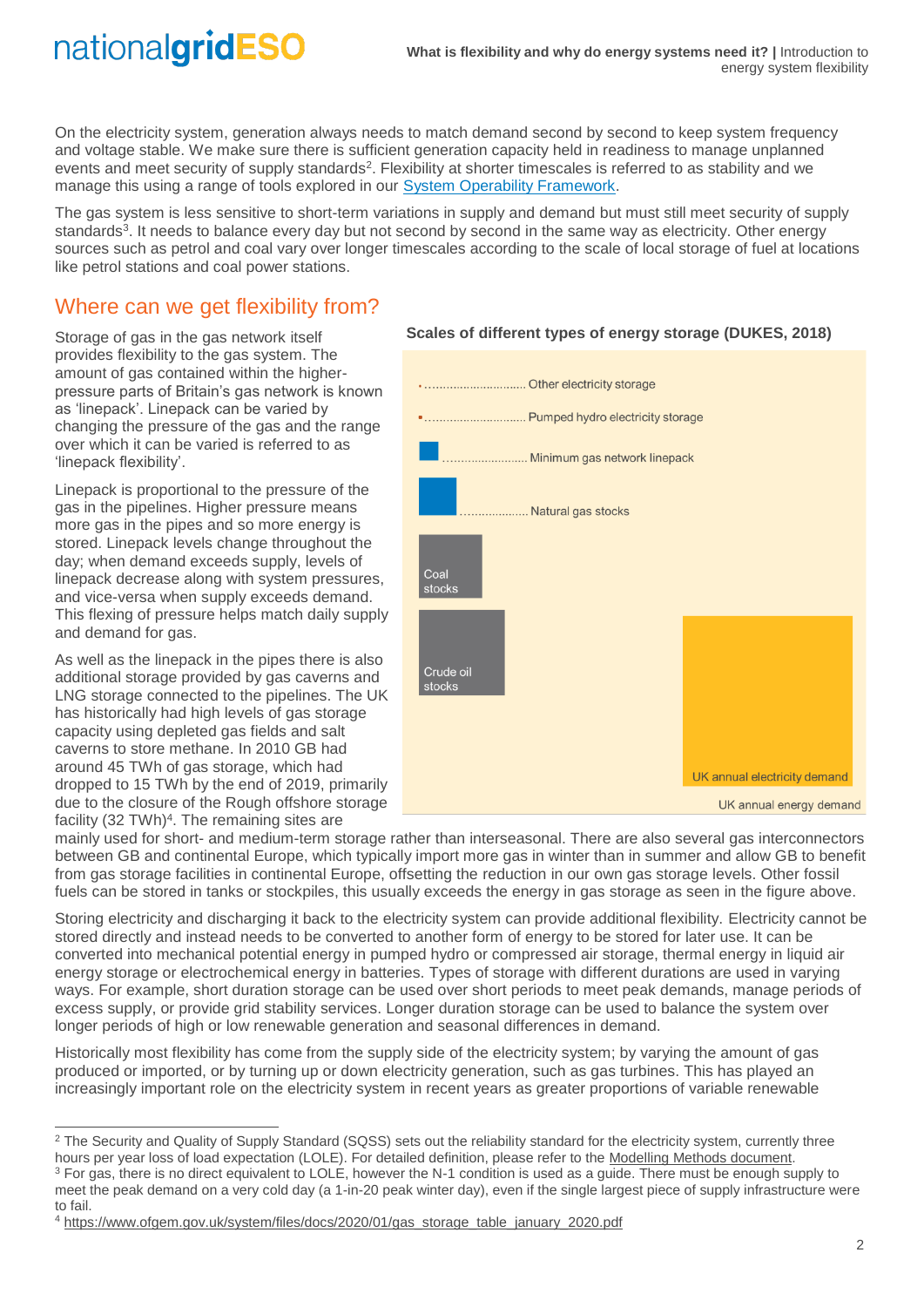# nationalgridESO

generation have been introduced, and gas generation has been used to ramp up and down as renewable output changes.

Flexibility can also be provided by varying demand to help match supply; with consumers increasing or reducing demand or changing the time they consume energy, for example turning down an industrial process during peak times or charging electric vehicles at off peak times. This is increasingly relevant on the electricity system which needs to match supply and demand in the shortest timescales.

Demand side flexibility can be provided from any of the residential, industrial and commercial or transport sectors, and each has different characteristics and abilities to respond. The value to the system of most individual actions is low; however, aggregating large numbers of simultaneous consumer responses produces a significant effect. These actions need to be coordinated by bodies such as aggregators or energy suppliers who incentivise individual participants to provide flexibility and use a portfolio of demand side response (DSR) technologies and generation to deliver flexibility. As such, management of the large amounts of data involved also becomes increasingly important.

#### **Types of networked energy system flexibility**



### **How will net zero change the flexibility we need?**

Increasing electrification of heat and transport moves energy from systems with high levels of inherent and standalone storage, such as the gas network and petrol forecourts, to the electricity system which has relatively lower levels of storage.

To meet net zero, renewable generation capacity will need to increase. This will lead to greater variability in generation output, increasing the need for flexibility to manage the differences between generation and demand.

The reduction in unabated fossil fuel generation to zero in 2050 removes a traditional source of supply-side flexibility. Some of this could be met by gas generation with carbon capture and storage, or from hydrogen generation, however the balance will need to be made up elsewhere. These changes are happening rapidly; the ESO has an [ambition](https://www.nationalgrideso.com/news/zero-carbon-operation-great-britains-electricity-system-2025) to operate a carbon-free electricity system by 2025.

Supplies of gas and electricity will move to different locations, changing the flexibility in networks moving energy. For example, the electricity system will have more distribution-connected generation, and higher levels of offshore wind, changing the operation of the electricity transmission system and its flexibility needs. As fossil fuel consumption reduces, sources of gas or hydrogen will relocate, with electrolysis often co-located with renewable generation or where it can provide most help to the system. This will require networks to move this energy from where it is produced to where it is needed.

The shift to net zero will also present opportunities for greater flexibility in some areas. We expect electricity demand to increase with greater electrification, and in a net zero world we expect increased consumer engagement, particularly in scenarios with higher levels of societal change. This presents an opportunity for greater levels of demand side flexibility.